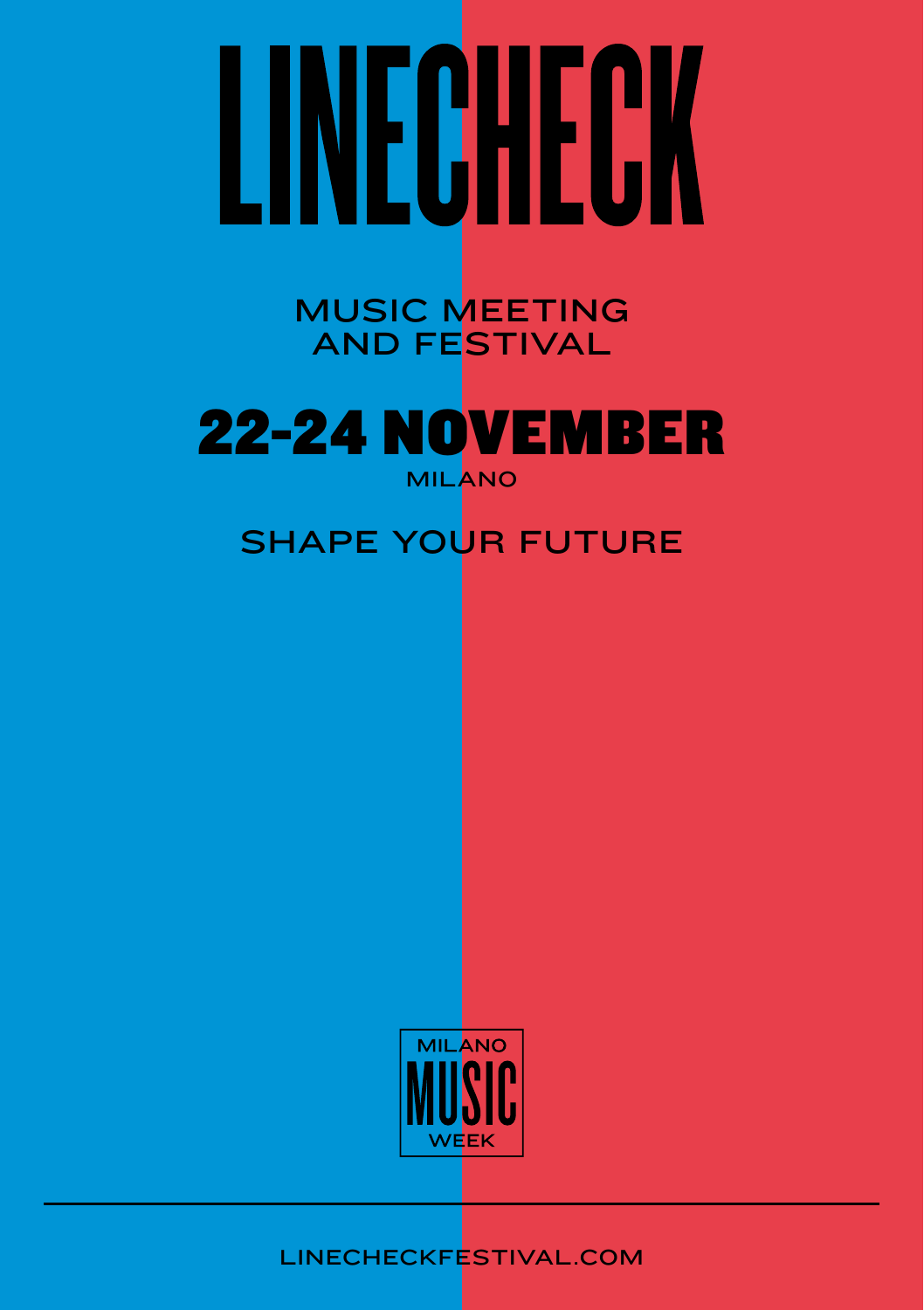

## THURSDAY 22ND NOVEMBER

| SALA A | <b>BASE</b> |
|--------|-------------|
|        |             |
|        |             |

# JESSICA EINAUDI **NITZ+VJ 5237** 8:30 PM - 9:00 PM MELENTINI<sup>9:30 PM</sup> - 10:00 PM DOS FLORIS 10:30 PM – 11:00 PM ANDREA BELFI "CO AM ANDREA BELFI CIRCUIT DES YEUX 12:15 AM - I:00 AM 1:30 PM – 2:15 PM

SALA B BASE BASE AND A BASE AND A BASE AND A BASE AND A BASE AND A BASE AND A BASE AND A BASE

### :PAPERCUTZ KOALA VOICE CINDY LEE DAYKODA ONRA 9:00 PM – 9:30 PM 10:00 PM – 10:30 PM 11:00 PM – 11:30 PM 11:45 PM – 12:15 AM 12:30 AM – 1:30 AM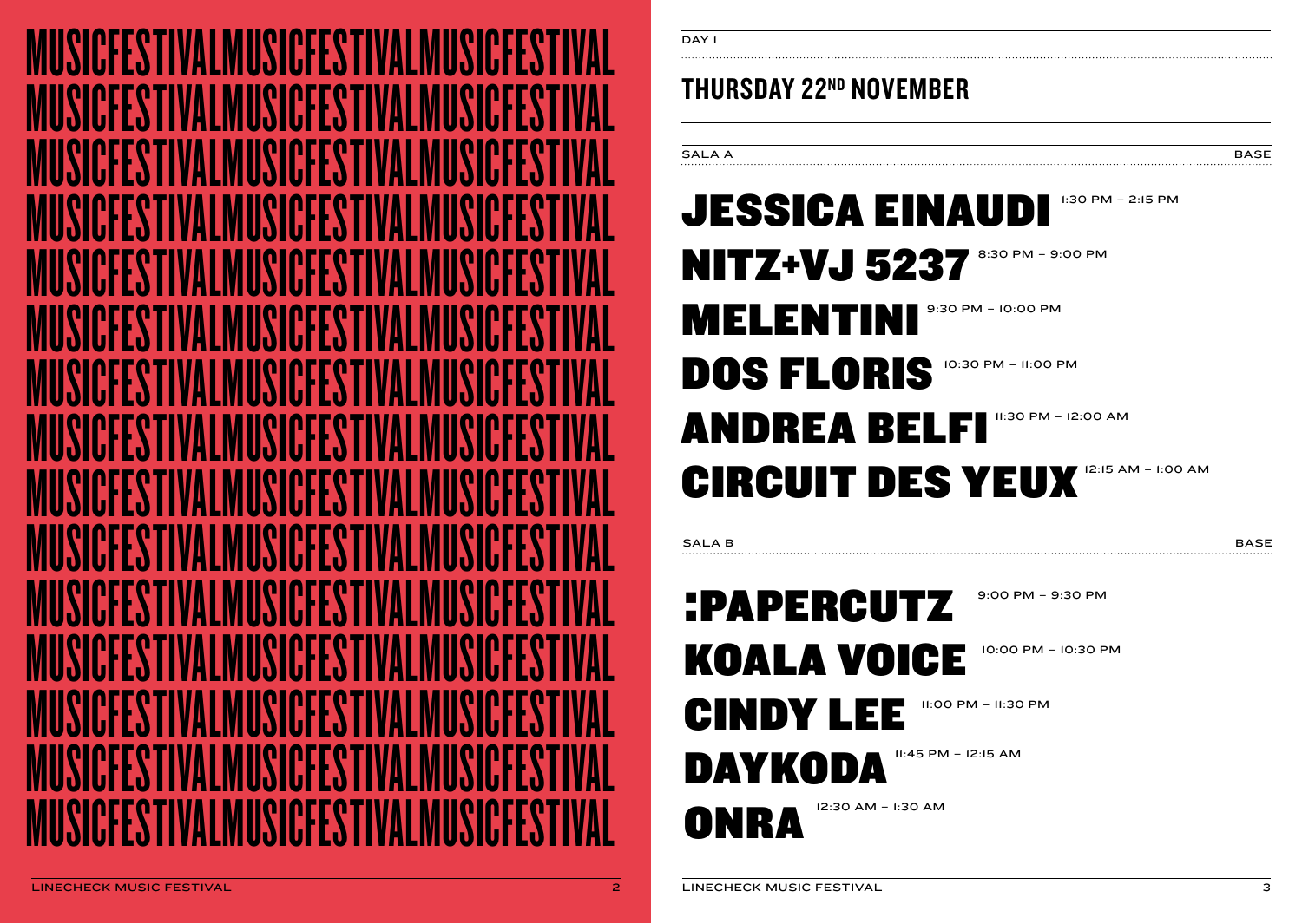LOTIC 12:30 AM – 1:30 AM

SURMA 11;45 PM – 12:15 AM

SACRAMENTO SCHWARZE FIKTION 11:00 PM – 11:30 PM

10:00 PM – 10:30 PM

RELATIIV 9:00 PM – 9:30 PM

SALA B BASE IS A BASE IS A BASE IS A BASE IS A BASE IS A BASE IS A BASE IS A BASE IS A BASE

11:30 PM – 12:15 AM

FEDERICO ALBANESE JONI VOID 12:30 AM - 1:15 AM

ESC 10:30 PM – 11:00 PM

BOWRAIN 9:30 PM – 10:00 PM

MICA EIO<sup>8:30 PM</sup> - 9:00 PM

SALA A BASE

DAY 2

# FRIDAY 23RD NOVEMBER

SATURDAY 24TH NOVEMBER

# SALA A BASE

9:30 PM – 10:00 PM

9:00 PM – 9:30 PM

## MARVA VON THEO 8:30 PM – 9:00 PM

11:30 PM – 1:00 AM

10:00 PM – 10:30 PM

11:00 PM – 11:30 PM

SALA B BASE EXPLORER THAT IS A REPORT OF THE BASE OF THE BASE IS A REPORT OF THE BASE OF THE BASE OF THE BASE

11:45 PM – 12:15 AM

MOTTA & LES FILLES DE

10:30 PM – 11:00 PM

AINÉ

ELBA

AGBEKO

ILLIGHADAD

BEE BEE SEA

K-CONJOG

KOALAS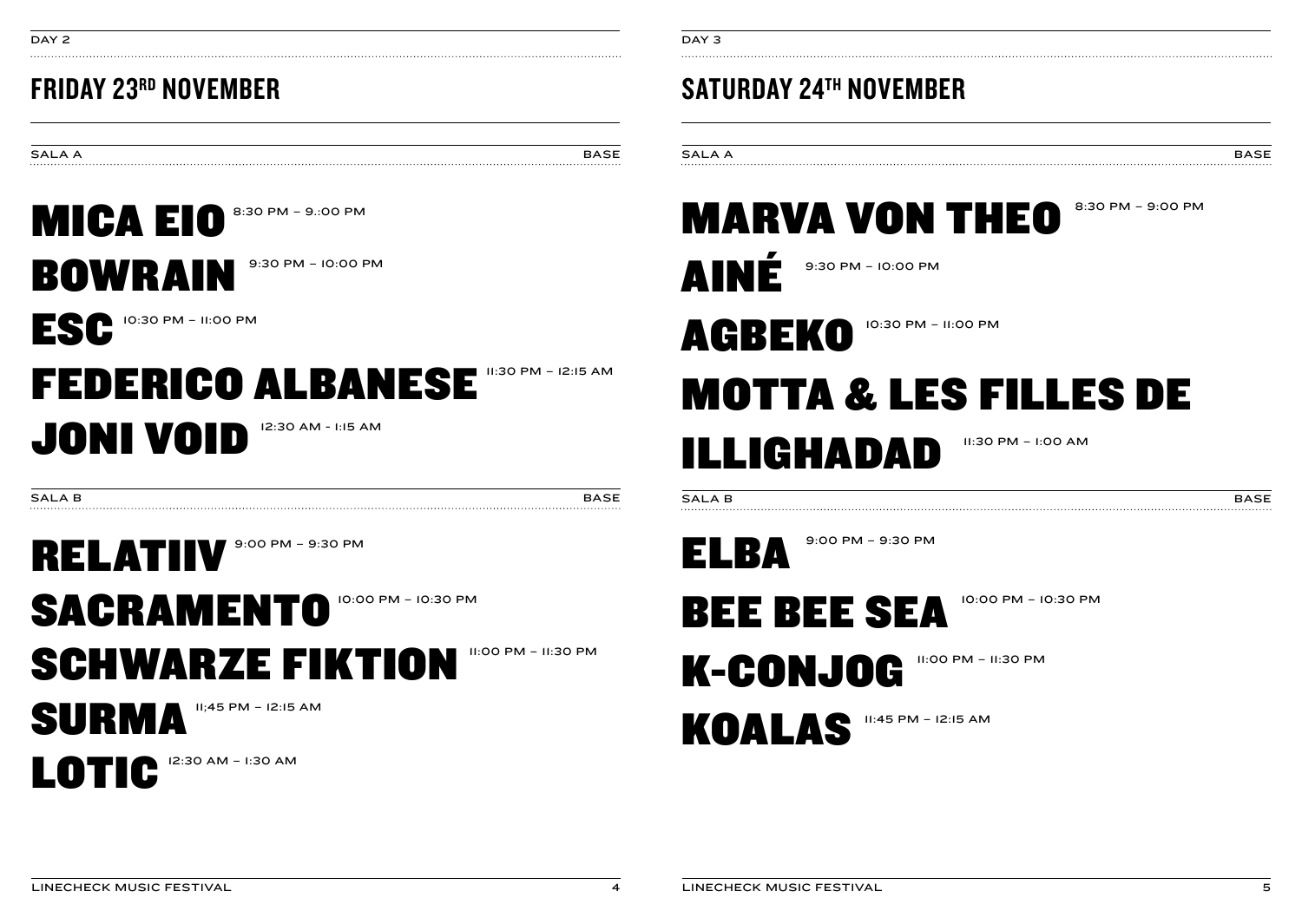

#### DAY I

# THU 22ND NOV

| H 9:00 AM - 6:00 PM |  |  |
|---------------------|--|--|
|                     |  |  |

BURÒ SALA 4

LANGUAGE: ITALIAN

#### RIUNIONE CCLEP

INVITATION ONLY

H 9:30 AM - 10:30 AM

SALA B

#### 

#### MUSIC INNOVATION HUB BREAKFAST RECEPTION

INVITATION ONLY

H 9:45 AM -11:00 AM

SALA A LOUNGE 

LANGUAGE: ITALIAN

#### MUSICQUIZ: A GAME FOR YOUNG PEOPLE ABOUT THE VALUE OF CREATIVITY AND THE RIGHTS OF THOSE WHO CREATE.

PRESENTED BY NUOVOIMAIE

**HOST** Isabella Longo, Coordinatrice Emca European Multimedia Copyright Alliance (It)

H 10:30 AM - 11:00 AM

SALA B

LANGUAGE: ITALIAN

LINECHECK 2018 - SHAPE YOUR FUTURE

#### SPEAKERS

Dino Lupelli, General Director Music Innovation Hub (It) **HOST** Alice Valeria Oliveri, Journalist, The Vision (It)

#### H 11:00 AM-12:15 PM

SALA B

LANGUAGE: ENGLISH WITH **TRANSLATION** 

#### GENDER EQUALITY IN THE MUSIC INDUSTRY - ITALY AND BEYOND

supported by Embassy of Canada to Italy/Ambassade du Canada en Italie, in collaboration with the Délégation du Québec à Rome.

#### SPEAKER

Sara Andreani, Head Of Marketing And Promotion, Warner Music Group (It) Brian Hetherman, President, Curve Music And Cerberus Management(CA) Vanessa Reed, Chief Executive Prs Foundation (UK) Maila Sansaini, General Manager Nuovo Imaie (IT) Georgia Taglietti, Head of Communication, Sònar Festival, Advanced Music, S.L (ES)

HOST: Nur Al-Habash, Manager Italia Music Export  $(1T)$ 

#### H 11:00 AM - 12:30 PM

CASA BASE

#### LANGUAGE: ENGLISH

#### WORKSHOP: CULTIVATING DIGITAL INDEPENDENCE

PRESENTED BY FUGA

 $\epsilon$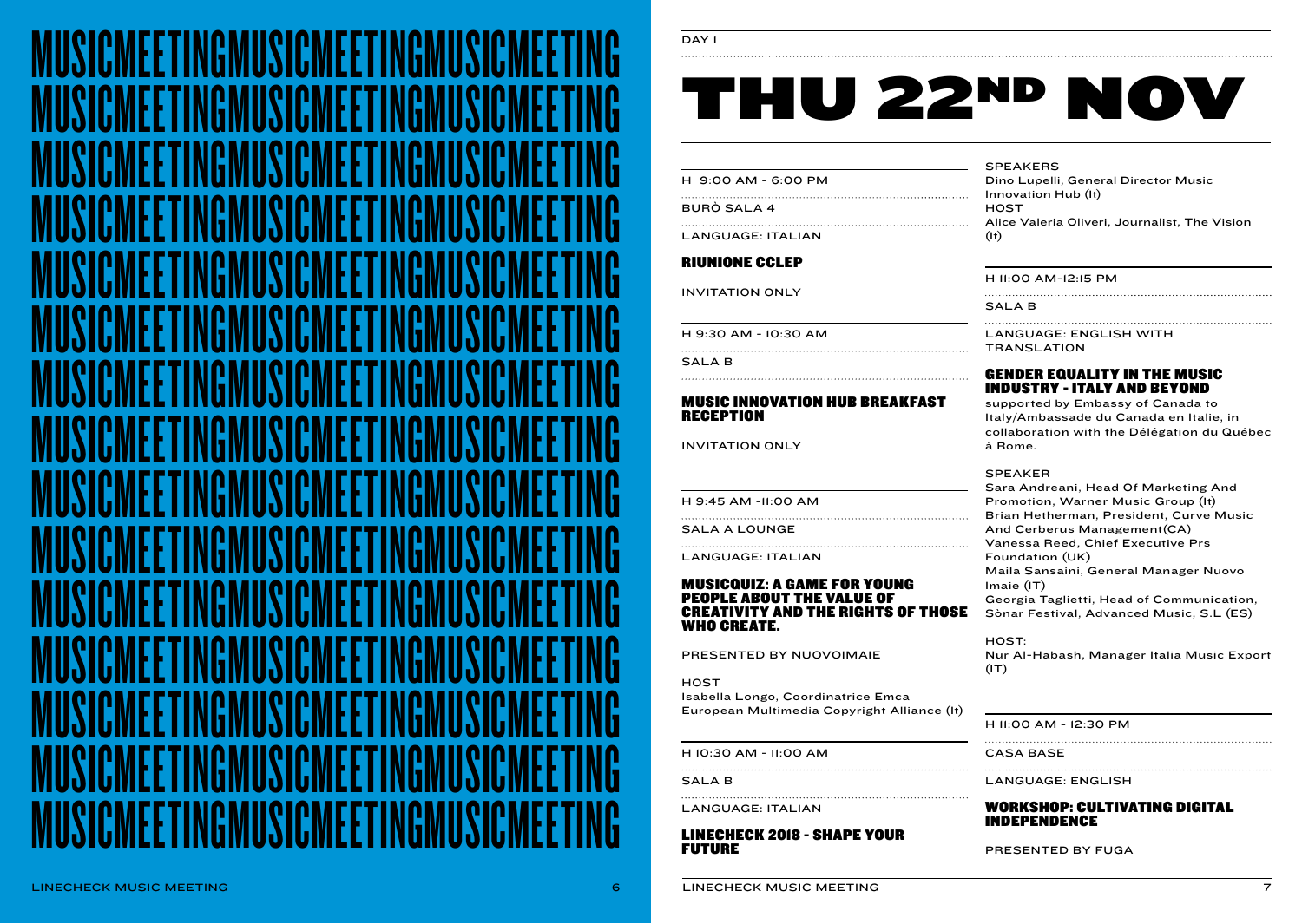#### **SPEAKERS**

Pieter van Rijn, Ceo Fuga (NL) Ilario Drago, Chief Executive Officer Fuga (IT)

H 12:30 PM - 1:30 PM

CASA BASE

LANGUAGE: ITALIAN

#### WORKSHOP DIGITAL MARKETING IN THE MUSIC INDUSTRY: ADVERTISING ON SOCIAL MEDIA

PRESENTED BY EXPLODINGS BANDS

H 12:30 PM - 1:30 PM

SALA B

LANGUAGE: ENGLISH

#### WHENEVER, WHEREVER: HOW FANS ARE ENGAGING WITH MUSIC TODAY?

PRESENTED BY FIMI

#### SPEAKERS

Antonio Guisasola, President Promusicae (ES) David Price, Director of Insight And Analysis, IFPI (UK) Ludwig Werner, Managing Director, IFPI Sweden (SE)

**HOST** Enzo Mazza, CEO, FIMI (IT)

H 1:00 PM - 6:00 PM

SHOW COOKING

#### IMPALA GENERAL ASSEMBLY

INVITATION ONLY

#### H 1:30 PM - 2:15 PM

SALA B

#### PROIEZIONE: METASYNC-SOUNDTRACK OFFICIAL SELECTION BY IVAN IUSCO MINUS HABENS RECORD LABEL

EXPLORING POINTS OF INTERSECTION BETWEEN MUSIC AND OTHER REALMS OF ART.

H 2:00 PM - 5:30 PM

CASA BASE

LANGUAGE: ITALIAN

#### WORKSHOP: CONTENT IS KING BUT TARGET IS PRINCE

PRESENTED BY EXPLODING BANDS

FREE WITH SUBSCRIPTION

H 2:15 PM - 5:00 PM

BURÒ ROOM 2

#### MASTERCLASS: PERSONAL BRANDING VS BRAND COMMUNICATION: HOW TO DESIGN YOUR ONLINE PRESENCE AND LEARN HOW TO BUILD A BRAND.

SPEAKERS

Georgia Taglietti, Head of Communication, Sònar Festival, Advanced Music, S.L. (ES)

H 2:15 PM - 3:00 PM

SALA B

LANGUAGE: ENGLISH

#### DIGITAL DISTRIBUTION 2020

SPEAKERS

Scott Cohen, Founder and VP International, The Orchard (UK) Mario Pato, Distribution & Label Services Altafonte (ES) Luca Stante, Managing Director, Believe Digital South Europe (IT) Pieter van Rijn, CEO, FUGA (NL)

HOST: Valerio Bassan, Head of Digital Product Strategy, Blue Financial Communication SpA (IT)

H 2:15 PM - 3:15 PM

SALA C

LANGUAGE: ENGLISH

#### NIGHT NOW !

PRESENTED BY NIGHTS FROM THE FUTURE

SUPPORTED BY ITALIA MUSIC EXPORT - SIAE AND ICE

#### SPEAKERS:

Emanuele Braga, Co-founder Macao (IT) Luca Martinazzoli, Marketing Director Comune di Milano (IT) Frantz Steinbach, General Manager, District 6 F, Nights from the Future (FR) Jakob Turtur, Clubcommission Berlin, Manager of Jonny Knüppel Club, DE

H 2:15 PM - 3:15 PM

CARIPLO FACTORY INNOVATION ARENA

LANGUAGE: ENGLISH

#### MORE THAN JUST MONEY: VIRTUOUS EXAMPLES OF MUSIC-BRAND COLLABORATIONS

#### SPEAKERS:

Seth Jackson, Ceo & Co-founder, Landmrk (UK) Sandor von Mallasz, Head of Music Strategy and Innovation, Think Louder (CH/ IT) Luca Daher, Luca Daher, Head of Ad Sales Southern Europe , Spotify (IT) Valentina Camoni, FUSE Head of

Operations, Omnicom Media Group, Italy

H 2:15 PM - 4:15 PM

CARIPLO FACTORY - INNOVATION ROOM 

#### BOARD ASSOCIATI KEEPON LIVE ASSEMBLY

INVITATION ONLY

H 3:15 PM - 4:00 PM 

SALA B

LANGUAGE: ITALIAN

#### WARNER MUSIC ITALY PRESENTA PROFESSIONE: DONNE NELLA MUSICA

PRESENTED BY WARNER/FIMI SPEAKERS Sara Andreani, Marketing and Promotion Director, Warner Music Italy (IT) Annalisa, Artist and Songwriter (IT) Sunshine Pegoiani, Artist Management Evento Musica Srl (IT) Chiara Santoro, Manager, Music content Partnerships & Data Partnerships, YouTube  $(1T)$ 

HOST: Petra Loreggian, Radio Speaker, RDS (IT)

H 3:30 PM - 4:15 PM

SALA C

Sounds (IT)

LANGUAGE: ITALIAN

#### MUSIC IS WORK: THE FIGURE OF THE ARTIST

SPEAKERS Michele Monina, Journalist (IT) Antonio Princigalli, Cultural Manager Puglia

**HOST** Donato Nubile, President, SMartIT (IT)

H 3:30 PM - 4:15 PM

CARIPLO FACTORY - INNOVATION ARENA

LANGUAGE: ENGLISH

#### THE NEXT BIG SYNC? MUSIC IN TV, ONLINE AND CINEMA

SUPPORTED BY EMBASSY OF CANADA TO ITALY/AMBASSADE DU CANADA EN ITALIE, IN COLLABORATION WITH THE DÉLÉGATION DU QUÉBEC À ROME

#### SPEAKERS

Ludovico Bessegato, Creative Producer, Cross Production (IT) Dondrea Erauw, Music Supervisor, Instinct Entertainment (CA)

**HOST** Gianni Sibilla, Director of Master in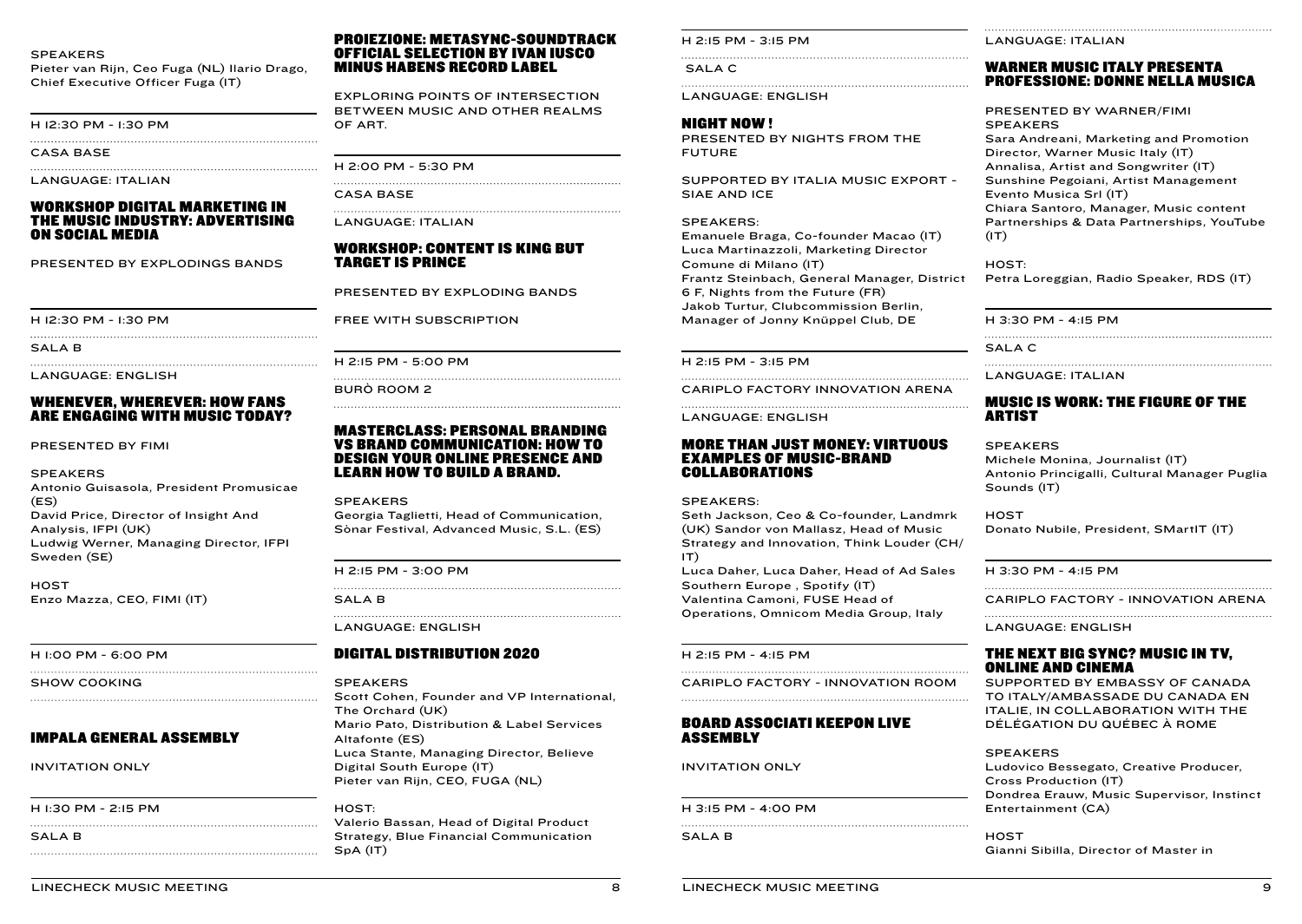, EPRALIMA (PT)

#### H 4:15 PM - 5:15 PM

SALAR

LANGUAGE: ITALIAN

#### MAINSTREAM FROM THE BOTTOM UP: BUILDING HYPE

#### SPEAKERS

Tommaso Biagetti Creative Director e Head of Communication Undamento (IT) Claudio Ferrante, CEO , Artist First (IT) Myss Keta, Singer/ Performer/ Life Coach  $(T)$ Host: Federico Sardo, Journalist, Esquire/VICE  $(1T)$ 

#### H 4:30 PM - 5:15 PM

SALA C

LANGUAGE: ENGLISH WITH **TRANSLATION** 

#### CCLEP!: PROFESSIONALS AND TECHNICIANS IN THE ENTERTAINMENT INDUSTRY RECOGNITION, CERTIFICATION, TRAINING FREE ENTRY WITH SUBSCRIPTION

PRESENTED BY CCLEP!/ASSOMUSICA CONFERENCE

#### SPEAKERS:

Alberto Artese, Representative for Health & Safety, Professional Training, Licensing, Public Order , Assomusica (IT) Paolo De Biasi, Vicar President of Assomusica and Project Manager of CCLEP (IT) , Assomusica (IT) Nicky Greet, Director Membership Skills & Technical , PLASA (UK) Omero Marongiu, Academic director , PATOU - ECLEE (FR) Rossana Rinaldi, Official of the Programming Service of Education, Training and Work Policies, Regional Qualifications System - Emilia Romagna Region (IT) Deolinda Silva, Technician of Guidance, Recognition and Validation of Competencies H 4:30 PM - 5:15 PM

CARIPLO FACTORY INNOVATION ARENA 

LANGUAGE: ENGLISH

#### SYNCH: LOST IN TRANSLATION

PRESENTED BY THINK LOUDER SUPPORTED BY EMBASSY OF CANADA TO ITALY/AMBASSADE DU CANADA EN ITALIE, IN COLLABORATION WITH THE DÉLÉGATION DU QUÉBEC À ROME. AND ITALIA MUSIC EXPORT - SIAE AND ICE

#### SPEAKERS

Vincent Degiorgio, President and Founder, Chapter 2 Productions (Cymba Music Publishing) (CA) Francesco Napoleone, Creative Director, Francesco Napoleone (NL) Tom Nield, Cmo & Co-founder , Landmrk (UK) Host:

Sandor von Mallasz, Head of Music Strategy and Innovation, Think Louder (CH/IT)

H 5.30 PM - 6.15 PM

SALA<sub>B</sub> 

LANGUAGE: ITALIAN

#### MATERA 2019 : OPEN SOUNDS FESTIVAL RESONATES FROM AN OPEN FUTURE: LE NUOVE FRONTIERE DEI FESTIVAL, TRA MULTIMEDIALITÀ E RADICI LOCALI

#### SPEAKERS

Yuval Avital, composer, multimedia artist, musician, Yuval Avital Studio (IT) Katia Giampaolo, President, MMF Italy / Manager, JoyCut / Estragon / Europavox  $(1T)$ 

Dino Lupelli, General Director Music Innovation Hub (IT) Paolo Verri, Director Matera 2019 (IT)

**HOST** Valerio Corzani, Journalist, Musician, Author and Conductor Radio3 Rai (IT) H 6:00 PM - 7:30 PM

SALA C

LANGUAGE: ENGLISH

#### MENTAL HEALTH IN THE MUSIC INDUSTRY FREE ENTRY

PRESENTED BY PMI

#### SPEAKERS

Paul Pacifico, CEO, AIM - Association of Independent Music (UK) Mauro Pagani, Artist (IT) Danilo Spada, Dottore Ricerca in Psicobiologia, Università Statale di Milano  $(IT)$ Kees Van Weijen, Presidente Impala - Owner di HIT4US Entertainment (NL)

**HOST** Oliver Dawson, Music Consultant (IT)

H 6:30 PM - 8:00 PM

ELITA BAR

#### FUGA RECEPTION

INVITATION ONLY

H 7:30 PM - 9:00 PM

ELITA BAR

#### RECEPTION EXPLODINGS BANDS

INIVITATION ONLY

INVITATION ONLY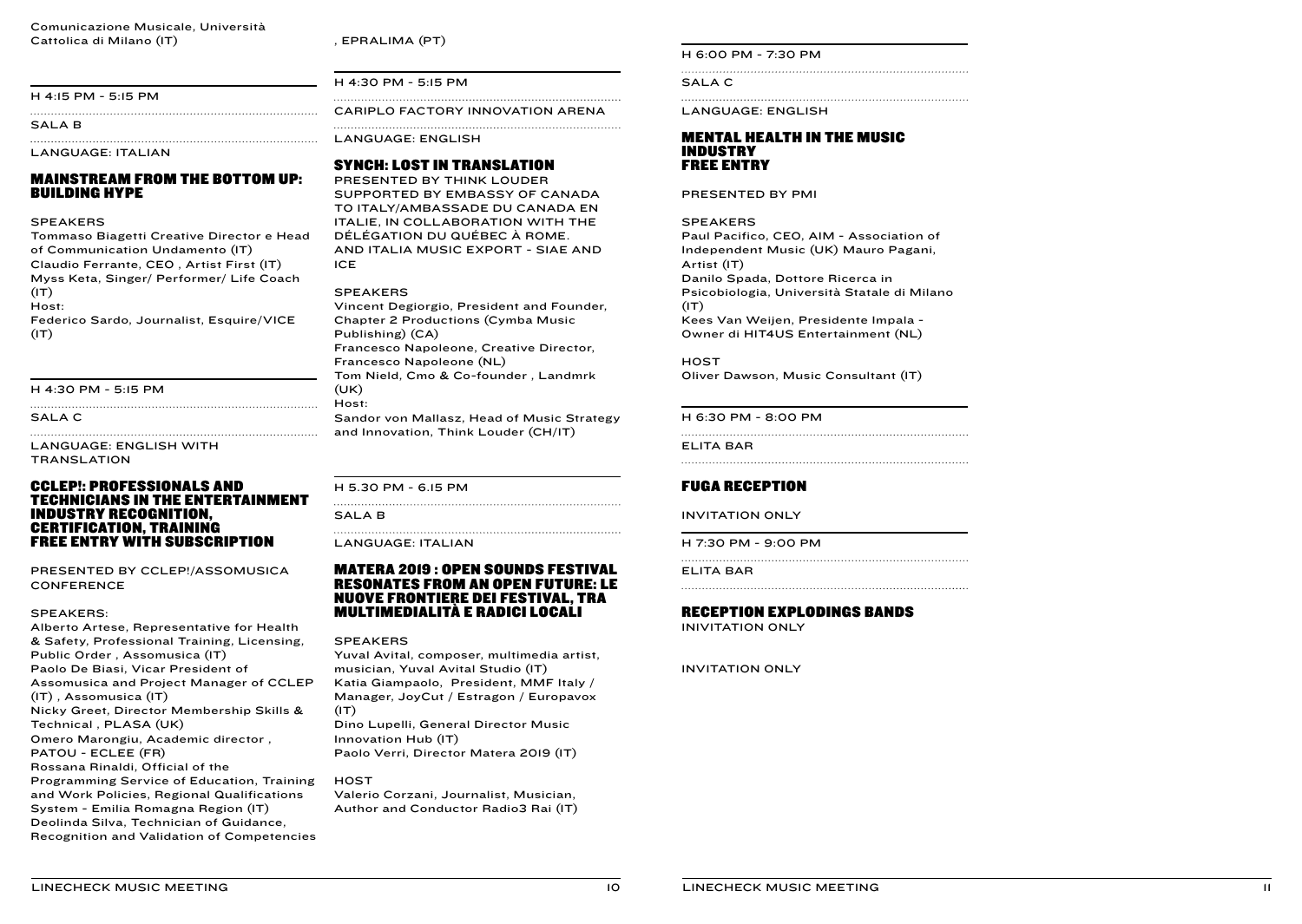# FRI 23RD NOV

#### H 10:00 AM - 11:00 PM

BURÒ - ROOM 2

#### LANGUAGE: ENGLISH

#### MUSIC AND BRAND IDENTITY

PRESENTED BY SCF, M-CUBE, IED

#### SPEAKERS

Painé Cuadrelli, Sound Designer, Music Producer, Course Coordinator, Istituto Europeo di Design (IT) Stefano Lupo, Sound Designer, Giorgio Armani (IT) Mike Sponza, Musician, producer, partner at M-CUBE SpA (IT)

H 10:00 AM - 1:30 PM

PM BURÒ - ROOM 2

#### MASTERCLASS: PERSONAL BRANDING VS BRAND COMMUNICATION: HOW TO DESIGN YOUR ONLINE PRESENCE AND LEARN HOW TO BUILD A BRAND.

#### SPEAKERS

Georgia Taglietti, Head of Communication, Sònar Festival, Advanced Music, S.L. (ES)

H 10:30 AM - 11:00 AM

SALA A LOUNGE

#### A BREAKFAST WITH MEI

INVITATION ONLY

H 10:30 AM - 11:15 AM

SALA C

LANGUAGE: ENGLISH

LANGUAGE: ENGLISH

#### THE INTERNATIONAL AGENTS' INTERVIEW

SUPPORTED BY EMBASSY OF CANADA TO ITALY/ AMBASSADE DU CANADA EN ITALIE, IN COLLABORATION WITH THE DÉLÉGATION DU QUÉBEC À ROME. AND ITALIA MUSIC EXPORT - SIAE AND ICE

#### SPEAKERS

Clementine Bunel, Booking agent, CODA Agency (UK) Rob Zifarelli, Agent, Paradigm Talent Agency (CA) Jacopo Beta, Head of Booking Music Innovation Hub (IT)

H 10:45 AM - 11:30 PM 

CASA BASE

LANGUAGE: ENGLISH

INTRODUCING: THE BALKANS SUPPORTED BYITALIA MUSIC EXPORT - SIAE AND ICE

#### SPEAKERS

Dario Drastata, President RUNDA; Dallas Records, (HR) Nikola Jovanovic, Co-president RUNDA; CEO Kontra, (RS)

H 11:00 AM - 11:45 AM

CARIPLO FACTORY INNOVATION ARENA 

LANGUAGE: ENGLISH

#### MUSIC DAY: THE LARGEST COMMON MUSIC EVENT OF EUROPE

PRESENTED BY EUROPEAN MUSIC DAY

SPEAKERS: Sylvie Canal, Director, À FACETTES Paris (FR) Georges Perot, Founder & Managing Director, MESO Events (GR)

Marco Staccioli, President , AIPFM - Associazione Italiana per la Promozione della Festa della Musica (IT)

HOST: Paolo Masini, Counselor of the Italian Ministry of Culture and Tourism (IT)

H 11:00 AM - 11:45 AM

SALA A LOUNGE

LANGUAGE: ITALIAN

#### MEI25 - ITALIAN LABELS: VERSO LA 25ESIMA EDIZIONE DEL MEETING DELLE ETICHETTE INDIPENDENTI

#### SPEAKERS:

Francesco Caprini, General Manager , Divinazione Milano Rock Targato Italia (IT) Riccardo De Stefano, Director, ExitWell Magazine (IT) Fabio Gallo, PR, L'Altoparlante (IT) Marco Mori, A&R Manager, Label Manager, Editorial Director Riserva Sonora (IT) Christian Perrotta - Manager & Musician - Maninalto! (IT) Giordano Sangiorgi, Patron del MEI e Presidente di AudioCoop e Portavoce Rete dei Festival (IT)

#### H 11:15 AM - 12:15 PM

SALA B

LANGUAGE: ENGLISH

#### STRATEGIC INTERNATIONAL MANAGEMENT: ARE ALTERNATIVES TO A CENTRALISTIC APPROACH?

PRESENTED BY MMF ITALY/IMMF SUPPORTED BY ITALIA MUSIC EXPORT - SIAE AND ICE

SPEAKERS:

Feedy Frizzi, Artists and Producers Manager, MBF (UK) Andries van Wieren, General manager , 3S Music Management (NL) Host: Katia Giampaolo, President, MMF Italy / Manager, JoyCut / Estragon / Europavox  $(1T)$ 

H 11:30 AM - 12:15 PM

SALA C LANGUAGE: ITALIAN

#### FESTIVAL AND BRANDING

PRESENTED BY ITALIAN MUSIC FESTIVALS ASSOCIATION SUPPORTED BY RED BULL

SPEAKERS:

Dario De Lisi, Chief Strategy Officer, SG Company S.p.A. (IT) Antonio Fatini, Creative Director at KleinRusso / Founder at Soundwall (IT) Denis Longhi, Artistic Director JAZZ:RE:FOUND FESTIVAL (IT) Vincenzo Martinelli: Account Manager Lookaround/ Account Manager Circus (IT) Giada Missaglia, Marketing & Communication, A1 Entertainment S.p.A (IT)

HOST:

Damir Ivic, Music journalist, Soundwall (IT)

H 11:45 AM - 12:30 PM

CASA BASE

LANGUAGE: ENGLISH

#### INTRODUCING: CANADA

PRESENTED BY CANADA, IN COLLABORATION WITH EMBASSY OF CANADA TO ITALY/AMBASSADE DU CANADA EN ITALIE, IN COLLABORATION WITH THE DÉLÉGATION DU QUÉBEC À ROME.

#### SPEAKERS:

Michaël Bardier, Founder, Heavy Trip (CA), Gourmet Délice, Business Development Director / Artist Manager Bonsound (CA) Nathan Stein, Manager, Arts & Crafts Productions

#### H 12:00 AM - 1:30 AM

CARIPLO FACTORY - INNOVATION ARENA 

LANGUAGE: ENGLISH WITH **TRANSLATION**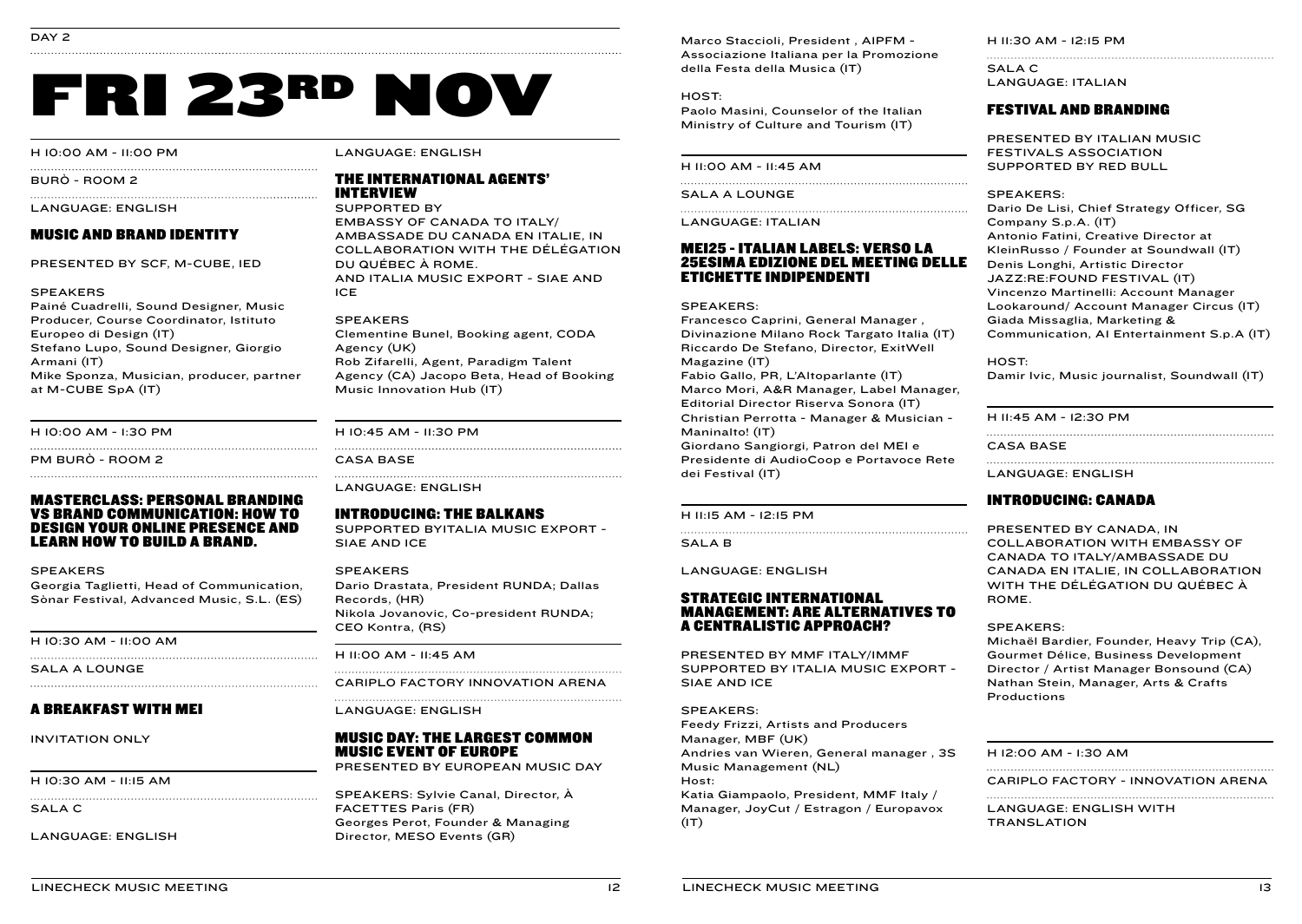#### CREATIVE INDUSTRIES IN EUROPE: THE FUTURE SOUNDS GOOD!

FREE ENTRY WITH SUBSCRIPTION

PRESENTED BY ASSOMUSICA

#### **SPEAKERS**

Silvia Costa, European Parliament/ S & D Coordinator EP Culture Commitee (IT) Valentina La Terza, Head of Programme BASE Milano (IT) Jens Michow, BDV President (Federal German Association for the Promoters and Event Business) / Law firm 'Michow & Partners Rechtsanwälte' (DE) Vincenzo Spera, President , Assomusica (Italian Association of live music shows Producers and Organizers) (IT)

#### HOST:

Arthur Le Gall, Director Membership Skills & Technical , KEA European Affairs (BE)

H 12:00 AM - 13:30 AM

SALA A LOUNGE

#### NETWORKING: MEET THE LABELS, PRS, DISTRIBUTION

PRESENTED BY ITALIA MUSIC EXPORT-SIAE

H 12:30 PM - 1:30 PM

SALA C

LANGUAGE: ENGLISH

#### SELECTED ITALIAN FESTIVALS

PRESENTED BY ITALIAN MUSIC FESTIVALS

#### SPEAKERS

Irene Zamboni, MusicalZOO Festival (IT) Nicoletta Grasso, FRAC Festival (IT) Sergio Marchionni, FAT FAT FAT Festival  $(T)$ 

Simone Manchisi, LOCUS Festival (IT) Sofia Muscianisi, MISH MASH Festival (IT)

H 12:30 PM - 1:30 PM

#### SALA<sub>B</sub>

LANGUAGE: ENGLISH

#### LOCAL TO GLOBAL: CULTURAL INFRASTRUCTURE FOR INTERNATIONAL SUCCESS

#### PRESENTED BY CANADA, IN

COLLABORATION WITH EMBASSY OF CANADA TO ITALY/AMBASSADE DU CANADA EN ITALIE, IN COLLABORATION WITH THE DÉLÉGATION DU QUÉBEC À ROME

#### SPEAKERS:

Alexandra Bugailiskis Ambassador of Canada to Italy (CA) Filippo Del Corno, Assessore alla Cultura, Comune di Milano (IT) Neill Dixon, President, Canadian Music Week (CA) Marianna Simeone, Delegate, Québec Délégation to Italy (CA) Christoph Storbeck, Head of Conference, Linecheck / Striker Ent. / Ypsigrock (DE/IT)

#### HOST:

Frantz Steinbach, editor, Nights From The Future (FR)

#### H 12:45 PM - 1:30 PM

CASA BASE

LANGUAGE: ENGLISH

#### INTRODUCING LATIN AMERICA

PRESENTED BY ALTAFONTE

#### SPEAKERS

Allegra D'Orazio, Italian Label Manager, Altafonte (IT) Mario Pato, International Director, Altafonte (ES)

#### H 1:30 PM - 3:30 PM

CARIPLO FACTORY - INNOVATION ROOM 

#### ASSEMBLEA ITALIAN MUSIC FESTIVALS

INVITATION ONLY

H 1:30 PM- 2:15 PM

SALA B 

#### PROIEZIONE: METASYNC-SOUNDTRACK OFFICIAL SELECTION BY IVAN IUSCO MINUS HABENS RECORDS

PRESENTED BY IVAN IUSCO MINUS HABENS RECORD LABEL

|  |  |  |  |  | H 2:15 PM - 3:25 PM |  |
|--|--|--|--|--|---------------------|--|
|--|--|--|--|--|---------------------|--|

SALA<sub>B</sub>

LANGUAGE: ENGLISH

#### NEVER WALK ALONE, IL VALORE DELLE AZIENDE INDIPENDENTI NELLO SVILUPPO DELLA CARRIERA DI UN ARTISTA

PRESENTED BY PMI

#### SPEAKERS

Marco Gallorini, Presidente di Woodworm Publishing Italia (IT) Lorenzo Grignani, Managing Director di FUGA Italy (IT) Mark Kitcatt, Chairman, Impala, Everlasting Records (ES) Emanuela Teodora Russo, Avvocato/Note Legali/S&C/NUOVOIMAIE (IT)

H 2:15 PM-3:45 PM 

SALA A LOUNGE

#### NETWORKING: MEET THE AGENTS, PROMOTERS, FESTIVALS

PRESENTED BY ITALIA MUSIC EXPORT-SIAE AND ICE

#### H 2:30 PM - 3:00 PM

SALA C 

LANGUAGE: ITALIAN

#### THE 2018 REPORT OF THE ITALIA MUSIC EXPORT OFFICE AND INTRODUCES NEW MUSIC EXPORT ACTIVITIES FOR 2019.

PRESENTED BY ITALIA MUSIC EXPORT-SIAE

H 2:30 PM - 4:30 PM

CARIPLO FACTORY INNOVATION ARENA 

LANGUAGE: ITALIAN / ENGLISH

#### LINECHECK FAST FORWARD - CALL FOR STARTUPS

#### INNOVATION IN THE ARTS

SPEAKERS: Cosmo, Musician (IT) Marina Pierri, Journalist (IT)

#### INNOVATION AND STARTUPS

SPEAKERS: Francesco Salizzoni, General Director, UGO  $(1T)$ Nikolas Schriefer, Co-Founder and CEO, Stagelink (DE) Walter Todeschini, Project Leader, Armonia  $(IT)$ Leonardo Salvaro, CEO Lucid Tunes (UK)

#### INNOVATION AND MUSIC RIGHTS: THE FUTURE OF MUSIC. FROM THE MUSIC STAFF TO BLOCKCHAIN AND APPS SPEAKER:

Matteo Fedeli, Music Division Director, SIAE  $(IT)$ 

#### INNOVATION AND TECHNOLOGY

SPEAKER:

Paola Cavallero, Consumer & Device Sales Division Director Mediterranean Area, Microsoft (IT)

#### CALL FOR STARTUPS

SPEAKER: Francesca D'Amico, Marketing, Communication & PR Manager, Cariplo Factory (IT)

HOST: Andrea Rebaglio, Vice-director Art and Culture Area, Fondazione Cariplo (IT)

H 2:00 PM - 3:15 PM

CASA BASE

#### WORKSHOP: DUTCHBAND

INVITATION ONLY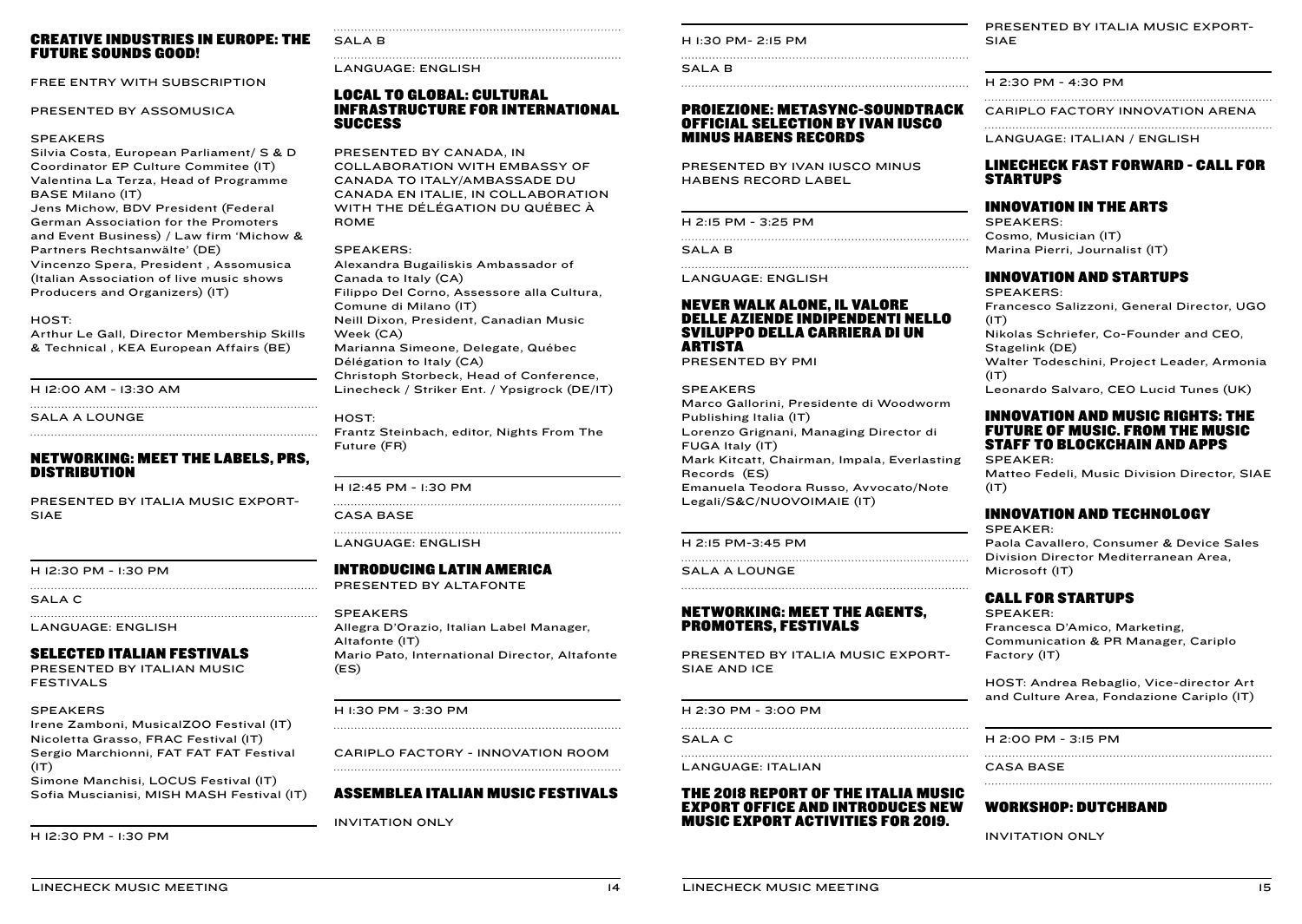#### H 3:30 PM - 4:15 PM

CASA BASE LANGUAGE: ENGLISH

#### WHY ALWAYS THE DIRTY CLUB? MUSIC IN THE ARTS AND CROSSOVER WORLD CONFERENCE

**SPEAKERS** 

Daniela Cattaneo, CEO & Founder, h+ e (hfilms) (IT) Carlo Garrè A&R Manager, K7 - 7Klassik  $(DE)$ Sarah Rogers, Creative Producer & agent (DE)

Ciro Romano, A Love supreme Festival (UK)

#### HOST:

Chiara Colli, Music Editor, Edizioni Zero (IT)

H 3:00 PM - 4:15 PM

SALA C

LANGUAGE: ENGLISH

#### Q&A: INTERNATIONAL MUSIC CONFERENCES

PRESENTED BY INES - ITALIA MUSIC EXPORT - SIAE AND ICE IN COLLABORATION WITH EMBASSY OF CANADA TO ITALY/AMBASSADE DU CANADA EN ITALIE, IN COLLABORATION WITH THE DÉLÉGATION DU QUÉBEC À ROME.

#### SPEAKERS

Neil Dixon, President, Canadian Music Week (CA) Matja Man ek, Project Manager, MENT LJUBLJANA (SI) Mikey B. Rishwain, Artistic Director & International Relations, Avalanche Production (CA) Nuno Saraiva, Westway Lab Festival , Lusitanian Music Publishing (PT) Christine Semba, Director of Consultancy, WOMEX / Piranha Arts (DE) Michal Wojcik, CEO , Cracow Music Scene / Tak Brzmi Miasto (PL)

#### **HOST**

Chiara Gallerani, Communication Consultant

Italia Music Export (IT) Stefano Pesca, Manager Kiol, Founder & Art Director BEIT Company (IT/BE)

H 3:30 PM - 4:15 PM

SALA B

#### LANGUAGE: ITALIAN

#### UNIVERSAL MUSIC ITALY: THE NEW SET-UP AT THE SERVICE OF THE NEW RECORD MARKET

PRESENTED BY UNIVERSAL/FIMI

#### SPEAKERS

Graziano Ostuni, Managing Director, Polydor Records - Universal (IT) Jacopo Pesce, Managing Director, Island Records - Universal (IT) Mario Sala, Managing Director, Island Records - Universal (IT)

#### H 4:30 PM - 5:15 PM

#### CASA BASE

LANGUAGE: ENGLISH

#### INNOVATIVE SOCIAL ENTREPRENEURSHIP

SUPPORTED BY ITALIA MUSIC EXPORT - SIAE AND ICE

#### SPEAKERS

Dino Lupelli, General Director Music Innovation Hub (IT) Turo Pekari, Senior advisor innovation and discover, Teosto Futures Lab (FI) Dan Rainey, Events, Projects & Partnerships, Tileyard London (UK) Host: Rupert Vereker, Publisher DIY/ CEO Sonic Media Group (UK)

H 4:00 PM- 5:30 PM

SALA A LOUNGE

IN ITALIAN

#### NETWORKING: MEET THE CANADIANS

SUPPORTED BY ITALIA MUSIC EXPORT-SIAE

IN COLLABORATION WITH EMBASSY OF CANADA TO ITALY/AMBASSADE DU CANADA EN ITALIE, IN COLLABORATION WITH THE DÉLÉGATION DU QUÉBEC À ROME.

H 4:30 PM – 5:30 PM

SALA B

LANGUAGE: ENGLISH

FESTIVAL BOOKING: PUT IT ALL ON THE HEADLINERS?

SUPPORTED BY ITALIA MUSIC EXPORT - SIAE AND ICE

#### SPEAKERS:

Maximiliano Bucci, Founder, Artistic Director and Promoter, Rock in Roma Festival (IT)

Jason Mayall, Director, Smash Corporation (UK)

Bob van Heur, Founder & Artistic Director, Le Guess Who? Festival (NL)

#### HOST:

Rita Zappador, Agent, IMARTS - International Music and Arts (IT)

#### H 4:30 PM - 5:30 PM

SALA C

LANGUAGE: ITALIAN

#### L'EVOLUZIONE DELLA RADIO: SVILUPPO TECNOLOGICO E PROSPETTIVE FUTURE, PRESENTED BY SCF

#### SPEAKERS:

Angelo Balguini, Responsabile Ricerca & Sviluppo, Rtl 102.5 (IT) Eugenio La Teana, Responsabile Ricerca & Sviluppo, Rtl 102.5 (IT)

HOST: Enzo Mazza, CEO, FIMI (IT)

#### H 5:30 PM - 7:30 PM

CARIPLO FACTORY - INNOVATION ARENA

#### SHESAID.SO ASSEMBLY

INVITATION ONLY

| H 5:30 PM - 6:30 PM |
|---------------------|
| <b>SALAB</b>        |

#### CANADA NETWORKING RECEPTION

PRESENTED BY THE EMBASSY OF CANADA TO ITALY/AMBASSADE DU CANADA EN ITALIE, IN COLLABORATION WITH THE DÉLÉGATION DU QUÉBEC À ROME.

IN COLLABORATION WITH EMBASSY OF CANADA TO ITALY/AMBASSADE DU CANADA EN ITALIE, IN COLLABORATION WITH THE DÉLÉGATION DU QUÉBEC À ROME.

H 6:00 PM - 8:00 PM

SALA C

LANGUAGE: ENGLISH WITH TRANSLATION

#### FROM PAGANINI TO TALENT - HOW DID THE ARTIST'S MANAGEMENT DEVELOPED

PRESENTED BY ASSOMUSICA FREE ENTRY

#### SPEAKERS:

Alessandro Ariosi, CEO e Managing Director , Ariosi Management (CH) Paul Craig, CEO & Founder, Nostromo Management and chair Music Managers Forum (UK) Roberto Iovino, Director, Conservatory "N. Paganini "of Genoa, musicologist, music critic (IT) Jens Michow, BDV President (Federal German Association for the Promoters and Event Business) / Law firm 'Michow & Partners Rechtsanwälte' (DE) Nicole Olivieri, Instrumentalist graduated from the Conservatory "N. Paganini "of Genoa, professor and musicologist (IT) Clarisse Quinn, Creative Manager ATC

Management (UK) John Regna, Chairman of World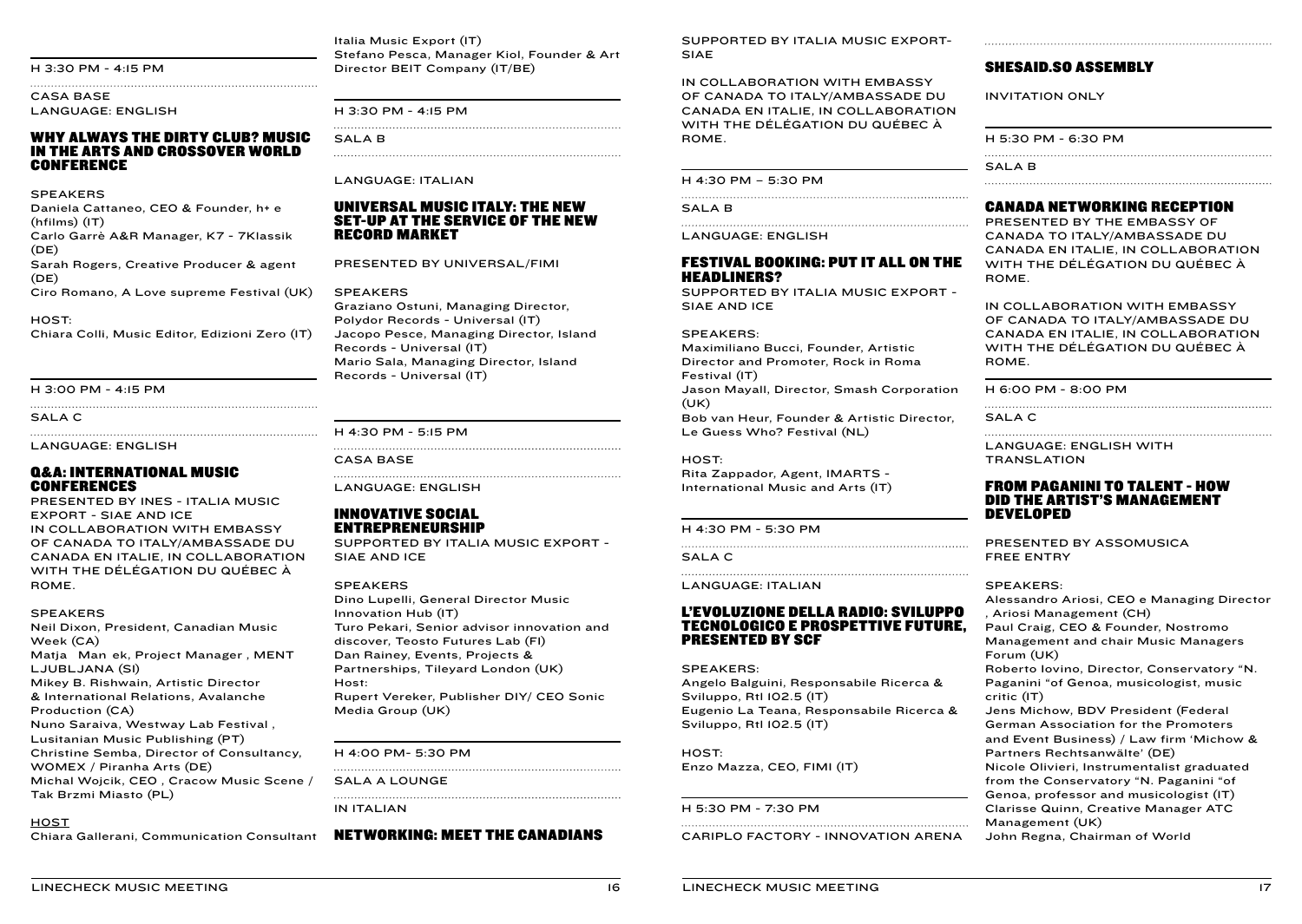Management (UK) John Regna, Chairman of World Entertainment Associates of America, Inc. President of John Regna Artist Management and of the Imperial Circus Corporation (USA)

HOST: Greg Parmley, Managing Director , ILMC - IQ Magazine (UK)

H 6:30 PM - 8:00 PM

ELITA BAR (Navigli)

#### FUTURISSIMA RECEPTION

INVITATION ONLY

#### DAY<sub>5</sub>

# SAT 24TH NOV

H 10:30 AM - 2:00 PM

BURÒ - ROOM 2

#### MASTERCLASS: PERSONAL BRANDING VS BRAND COMMUNICATION: HOW TO DESIGN YOUR ONLINE PRESENCE AND LEARN HOW TO BUILD A BRAND.

GEORGIA TAGLIETTI, HEAD OF COMMUNICATION, SÒNAR FESTIVAL, ADVANCED MUSIC, S.L. (ES)

H 11:00 AM - 1:00 PM

SALA C

LANGUAGE: ENGLISH WITH **TRANSLATION** 

#### INTERNATIONAL INTERMEDIATION ANALYSIS OF NEIGHBOURING RIGHTS MANAGEMENT

PRESENTED BY NUOVOIMAIE

SPEAKERS: Enzo Mazza, CEo FIMI (IT) Andrea Micciché, Lawyer, NUOVOIMAIE's President Annie Morin, Lawyer and Executive Director, Artist (CA) Mario Limongelli, Presidente, PMI (IT) David Bussières, Author-composerperformer and self-producer, Member of the Board of Directors, Artist (CA)

H 11:00 AM - 6:30 PM

CARIPLO FACTORY INNOVATION ARENA

LANGUAGE: ITALIAN

#### WORKSHOP: IMPARA L'ABC DELL'EXPORT MUSICALE

FREE ENTRY

PRESENTED BY ITALIA MUSIC EXPORT-SIAE

H 11:30 AM - 12:15 PM

SALA A LOUNGE

LANGUAGE: ITALIAN

#### MOBILE TECHNOLOGY, SOCIAL LEVERAGES AND AI: A DISRUPTIVE MIX FOR EVENT PRODUCERS

POWERED BY UGO

SPEAKERS

Alberto Fumagalli, Nameless CEO & Founder Nameless Music Festival (IT) Yamuna Maccarana PHD Researcher/ SIPH•LAB Co-founder, SIPH•LAB/ PHD (IT) Francesco Salizzoni General Director UGO/ PRODUCTION Director ROBOT (IT)

H 12:30 PM - 1:15 PM

SALA A LOUNGE

#### DIGITAL BRANDING IN FESTIVAL COMMUNICATION

PRESENTED BY REDBULL & MUSIC ALLY

SPEAKERS CHIARA MICHIELETTO, DIGITAL MARKETING EXECUTIVE, MUSIC ALLY (IT)

H 12:45 PM - 1:30 PM

SALA B

LANGUAGE: ENGLISH

#### DIGITAL STORYTELLING: BANDS, BRAND AND EXPERIENCE

SUPPORTED BY EMBASSY OF CANADA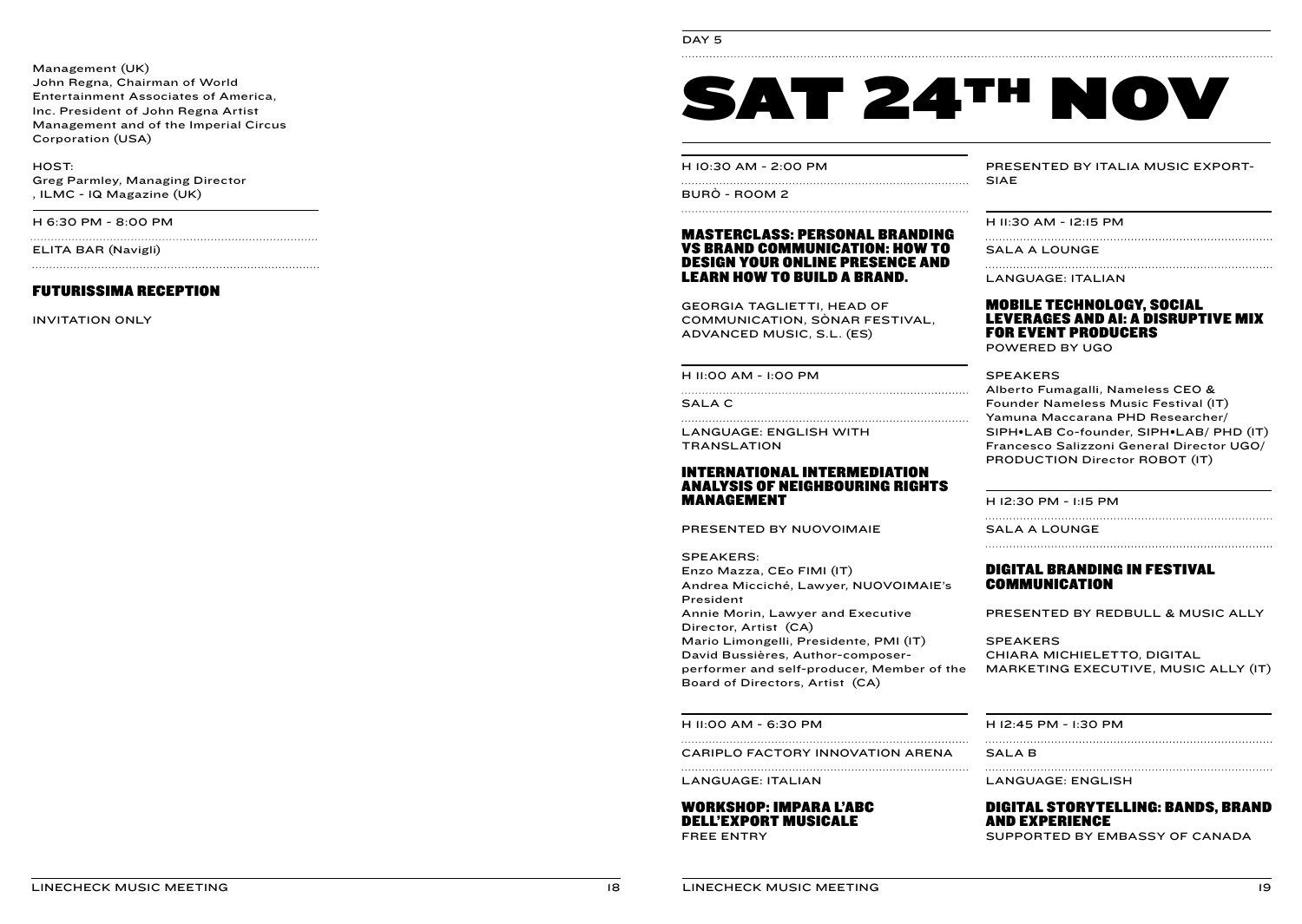TO ITALY/AMBASSADE DU CANADA EN ITALIE, IN COLLABORATION WITH THE DÉLÉGATION DU QUÉBEC À ROME AND ITALIA MUSIC EXPORT - SIAE AND ICE

#### SPEAKERS

Marcel Hunziker, Digital marketing professional & artist manager (UK) Aaron Miller, Manager, Talent Buyer, People's Champ Management (CA) Davide Pacchiani, Calcetto Eleganza (IT)

H 1:30 PM - 3:00 PM

SALA A LOUNGE

#### NETWORKING: MEET THE ITALIAN LIVE MUSIC INDUSTRY

H 1:30 PM - 2:15 PM

SALA<sub>B</sub>

#### PROIEZIONE: METASYNC-SOUNDTRACK OFFICIAL SELECTION BY IVAN IUSCO MINUS HABENS RECORDS

EXPLORING POINTS OF INTERSECTION BETWEEN MUSIC AND OTHER REALMS OF ART.

#### H 2:30 PM - 3:30 PM

SALA B

LANGUAGE: ITALIAN

#### SOMEBODY TELL ME! WHAT'S GOOD?

ORGANIZED BY RADIO RAHEEM IN COLLABORATION WITH LINECHECK

#### SPEAKERS

Marco Aimo, Founder Radio Raheem (IT) Elia Alovisi, Staff Writer Noisey (IT) Francesco Quarna, Web Content Manager Radio DEEJAY (IT)

#### **HOST**

Tiziano Bonini, Media studies Researcher Iulm University of Milano (IT)

H 2:15 PM - 3:15 PM

SALA C

LANGUAGE: ENGLISH

#### WHO PAYS THE PROMO BILL?

SUPPORTED BY EMBASSY OF CANADA TO ITALY/AMBASSADE DU CANADA EN ITALIE, IN COLLABORATION WITH THE DÉLÉGATION DU QUÉBEC À ROME AND ITALIA MUSIC EXPORT - SIAE AND ICE.

#### SPEAKERS

Stefanie Purificati, Agent APA Agency (CA) Ian Richards, Head Promoter, Academy Music Group (UK) Andrew Roach, Operations Director , Dine Alone Records (CA) Alejandra Gomez, manager & booking agent, Biche (CO)

HOST: Anita Richelli, Booking agent & Promoter, Paper and Iron Booking Co.

#### H 3:00 PM - 3:45 PM

CASABASE

#### CONVERSATION WITH: VÌEN - CREATING IDENTITY THROUGH FASHION AND MUSIC

SPEAKER Vincenzo Palazzo,Founder, VÌEN (IT)

H 3:15 PM - 4:00 PM

SALA A LOUNGE

LANGUAGE: ITALIAN

#### MUSIC PRODUCTION 2019FF: FAST, DE-CENTRALIZED AND FRAGMENTIZED

PRESENTED BY SAE

**SPEAKERS** Alessandro Bavo, Producer, Musician and Sound Designer(IT) Alex Trecarichi, Producer and Sound Engineer (IT) Davide Bassi Maestro, DJ, Producer and

and Producer (IT/UK)

#### H 3:30 PM - 4:45 PM

SALA C

LANGUAGE: ENGLISH

#### MUSIC MEDIA PUBLISHING - IS THERE A FUTURE?

#### **SPEAKERS**

Alberto Campo, Music writer and Cultural designer, "la Repubblica", "Billboard Italia", Centro Culturale Santa Chiara (IT) Vittorio Farachi, Editor, Rockit.it (IT) Camille Guermeur, Content Manager, Europavox Festival (FR) Johannes Jacobi, Founder & editor in chief , Höme - For Festivals (DE) Barbara Schwartz, Editorial Director, De Agostini Publishing (IT)

**HOST** 

Rupert Vereker, Publisher DIY/ CEO Sonic Media Group (UK)

H 3:45 PM - 4:30 PM

#### SALA B

LANGUAGE: ENGLISH

#### THE SOUND OF A SQUARE

SPEAKERS

Jack Jelfs, Artist (UK) William Russel, Creative Director, MONOM  $(DE)$ Gadl Sassoon, Composer, Just Isn't Music  $(IT)$ 

#### **HOST**

Sabina Barcucci, Freelance technologist, project manager and professor (IT)

H 4:00 PM - 5:00 PM

SALA A LOUNGE

#### NETWORKING: MEET THE PRODUCERS

PRESENTED BY SAE

H 4:00 PM - 4:45 PM

CASA BASE

LANGUAGE: ITALIAN

#### WORKSHOP: SMART: HOW TO BE AN "EMPLOYEE FREELANCE"

PRESENTED BY SMARTIT

H 4:45 PM – 5:45 PM

SALA B

LANGUAGE: ENGLISH

#### THE (NEW) WORLD MUSIC BEYOND ITS BUSINESS

SUPPORTED BY ITALIA MUSIC EXPORT - SIAE AND ICE

#### SPEAKERS

Marion Chapdelaine, Manager Imarham (FR) Dj Pony Montana,Feel Good Productions  $(1T)$ Christine Semba, Director of Consultancy, WOMEX / Piranha Arts (DE) Chris Tofu Macmeikan, Music Director Continental Drifts (UK)

H 5:00 PM - 5:45 PM

SALA C

LANGUAGE: ENGLISH

#### GO INTERNATIONAL! TIPS AND TRICKS FOR A GLOBAL CAREER IN THE MUSIC INDUSTRY

PRESENTED BY NIMPE

#### SPEAKER

Jeremy Davies, Roots music (UK) Sebastian Cowan, President, Arbutus Records (CA) Sarah Jamieson, Managing Director, DIY Magazine (UK)

**HOST** 

Georges Perot, Founder & Managing Director, European Music Day Greece, MESO Events, (GR)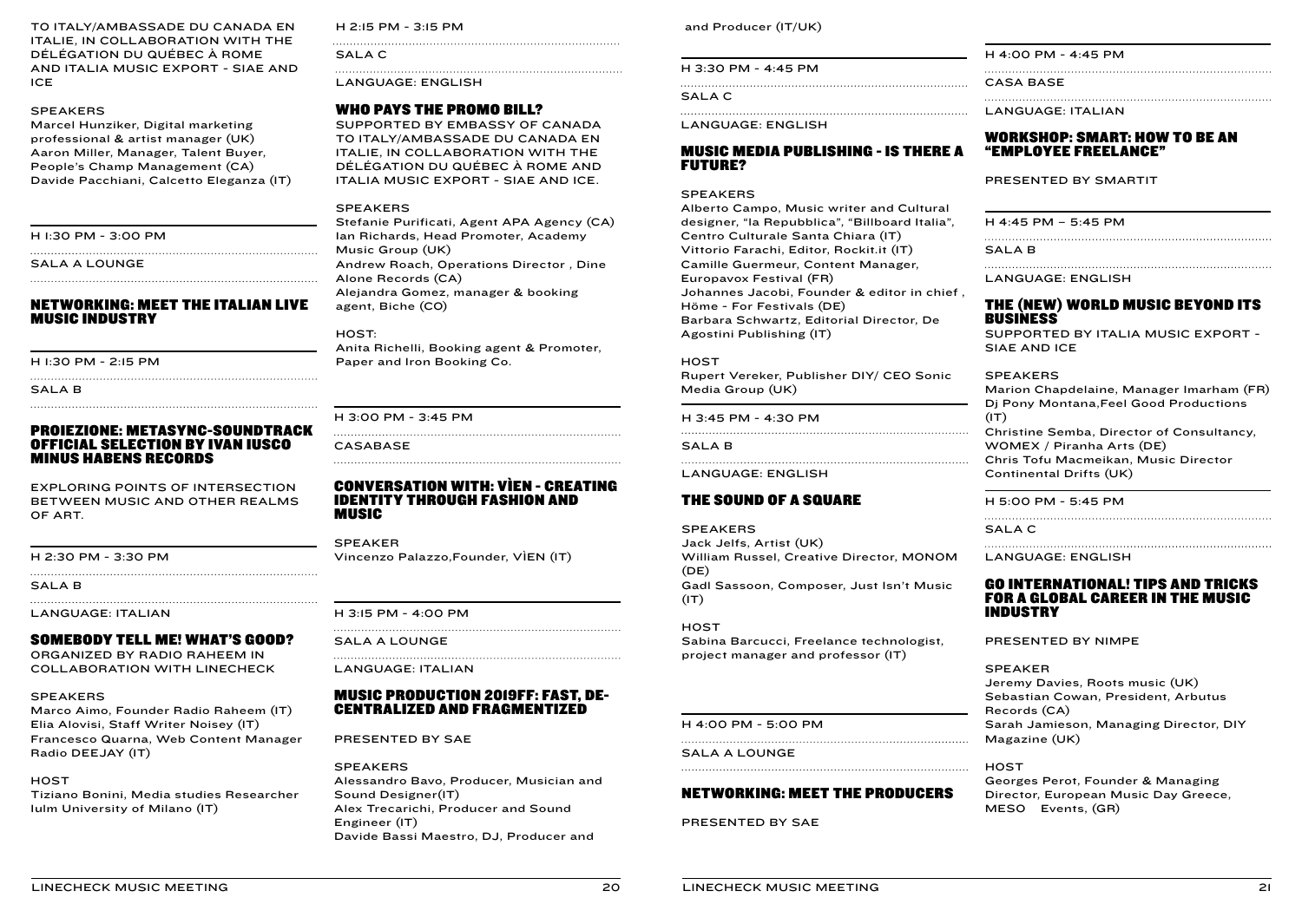#### SALA C

LANGUAGE: ITALIAN

#### QUALITÀ POP: FRANCO BATTIATO E LA VOCE DEL PADRONE RECEPTION

FREE ENTRY

#### SPEAKERS

Roberto Masotti, Fotografo (IT) Francesco Messina, Polystudio / Art Director Franco Battiato (IT) Fabio Zuffanti, Musicista e scrittore, autore di: Battiato: La voce del padrone (IT) HOST: Elena Viale, Editor Vice (IT)

# H 6:00 PM - 7:30 PM **PARTNERS**

| PROJECT BY<br>PRODUCED BY                                                                                                     | IN PARTNERSHIP<br>WITH                        | <b>MAIN CONTENT</b><br>PARTNER OF                 | OFFICIAL PARTNER          |                                     |                          | <b>ISTITUTIONAL PARTNER</b>             |                        |                                                                                                 |                   |                                            |
|-------------------------------------------------------------------------------------------------------------------------------|-----------------------------------------------|---------------------------------------------------|---------------------------|-------------------------------------|--------------------------|-----------------------------------------|------------------------|-------------------------------------------------------------------------------------------------|-------------------|--------------------------------------------|
| elita<br>enjoy living tray                                                                                                    | <b>BASE</b>                                   | MILANO<br>MUSIC<br><b>WEEK</b>                    | SEAT                      | SMart<br>Data code decirantisti     | یج هر<br><b>Red Bull</b> | $\frac{\Gamma\Gamma A^{\circ}}{\Gamma}$ | <b>SIAE NEW</b>        | <b>PMI</b>                                                                                      | NUOVOJMAJE        | assolmusica                                |
| <b>ISTITUTIONAL PARTNER</b>                                                                                                   |                                               | PARTNER                                           | <b>MAIN CONTENT</b>       | <b>INNOVATION</b><br><b>PARTNER</b> | <b>VENUES PARTNER</b>    |                                         | <b>CONTENT PARTNER</b> |                                                                                                 |                   |                                            |
| $+$ Italian<br>Milano<br><b>Fimisson</b><br>+ Music<br>Œ<br>Comune<br>di Milano<br>+ Festivals<br>Your next music destination | italia - - -<br>music - - - -<br>export - - - | <b>Form Brink</b><br>おきし<br>m                     | 提供金庫<br>m.                | ≪<br>CARIPLO<br>FACTORY             | <b>BAR</b>               | (Tau)                                   |                        |                                                                                                 | $\mathscr{D}$ ied | COUBE<br><b>GTALD-GASEMENT</b>             |
| <b>CONTENT PARTNER</b>                                                                                                        | <b>NETWORKING</b>                             |                                                   |                           |                                     |                          |                                         |                        |                                                                                                 |                   |                                            |
| <b>MUSICRAISER</b><br>>ac<br>. .<br><b><i>BATHTETT</i></b>                                                                    | LNAERSEA CATTOLICA annuo tuos<br>C ALMED      | <b>BSMA</b><br><b>WETEP</b><br><b>HELL</b>        | IMMF                      | <b>INES</b>                         |                          | МЫМД<br>50005<br>Couring                | <b>ME DAL 1995</b>     | MMF                                                                                             | $#$ rete dei      | ⇔<br>$1 - 1 + 1 + 1 +  + 1$<br><b>CALL</b> |
| INTERNATIONAL INSTITUTIONS                                                                                                    |                                               | TECHNICAL PARTNER                                 |                           |                                     |                          |                                         |                        |                                                                                                 |                   |                                            |
| <b>CVV</b> EES Canada Québec##                                                                                                | <b>22 BRITISH</b>                             | <b><i>DO</i></b> VOIRSELF<br>$\tilde{\mathbf{c}}$ | <b>D2TCHBAND</b><br>1.37. |                                     | <b>SACKRETESPOLON</b>    | <b>MOOD</b>                             | HOUSE<br>26453         | $g_{\text{\tiny{t}}\text{\tiny{a}}\text{\tiny{t}}\text{\tiny{a}}\text{\tiny{t}}\text{\tiny{a}}$ | Stugelink         | <b>TUBORG</b>                              |
| <b>MEDIA PARTNER</b>                                                                                                          |                                               |                                                   |                           |                                     |                          |                                         |                        |                                                                                                 |                   |                                            |
| noisey                                                                                                                        | rockit.it                                     | <u> 55</u><br><b>billboard</b>                    |                           |                                     |                          |                                         |                        |                                                                                                 |                   |                                            |